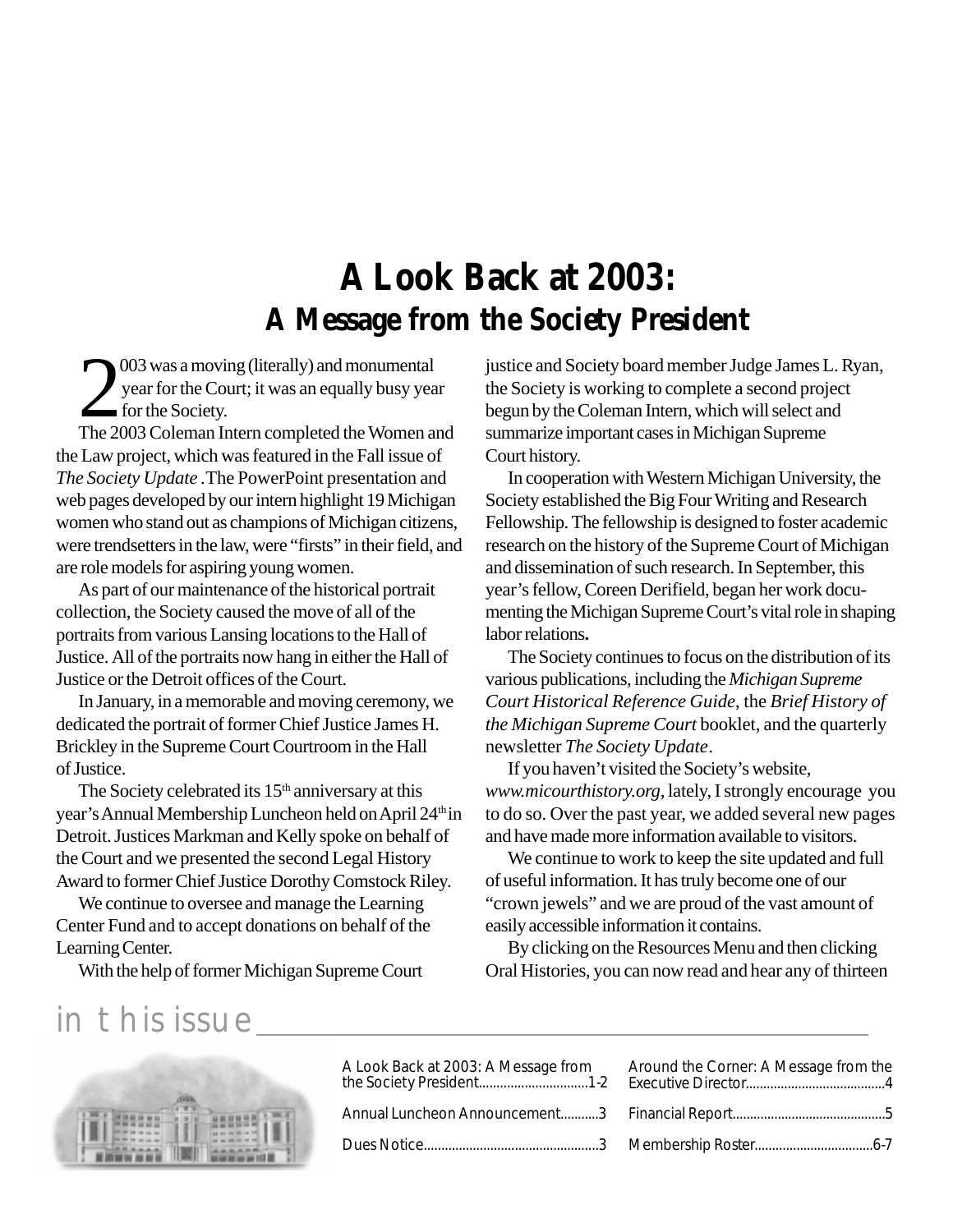oral histories that the Society has conducted.



Another new page, Speeches and Vignettes, which allows visitors to read the remarks of former Annual Luncheon speakers, can be accessed by clicking on Resources and then Speeches/Vignettes.



The new publications page allows visitors to order a hard copy of any Society publication or to read the text of the publications on-line.



An updated donations page allows visitors to contribute to the general society fund, to portrait funds, or to the Learning Center.



In addition, past newsletter articles can be viewed online by clicking on News/Events and then clicking on Newsletters.



We are proud of the work of the Society and continue to strive to fulfill our mission: to preserve documents, records and memorabilia relating to the Michigan Supreme Court, and to produce publications, special events and other projects to achieve our goals in education and restoration.

We have recently been contacted by the states of Iowa and Arkansas, which are working to set up their own state Supreme Court Historical Societies. They contacted us because, and I quote, "Your state appears to be have one of the best organizations of its kind." Certainly, we could not have achieved this reputation without the cooperation and on-going support of our members – for that we thank you.

- Wallace D. Riley, President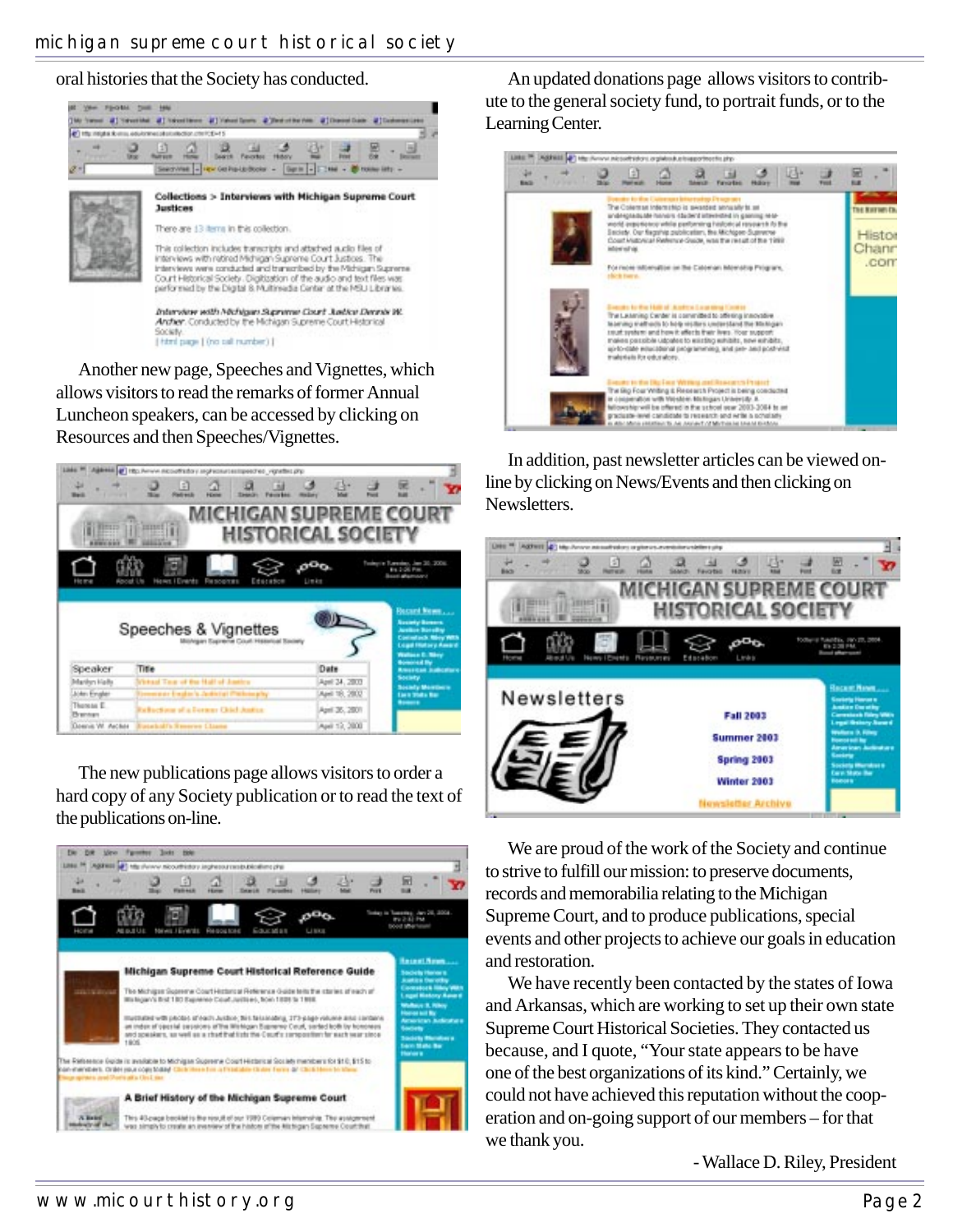

### *Have you paid your 2004 Dues?*

For your convenience, the Society accepts Visa, MasterCard, and American Express. Please call (517) 373-7589 to make your payment by phone, or complete and mail or fax the following information to: Michigan Supreme Court Historical Society, 1st Floor Hall of Justice, 925 W. Ottawa Street, Lansing, MI 48915 Fax (517) 373-7592

|                                            | [] Check enclosed [] Credit Card (Circle one) |
|--------------------------------------------|-----------------------------------------------|
|                                            | Visa<br>MasterCard<br><b>American Express</b> |
| $\overline{\text{Zip}}$ Phone              |                                               |
| \$100<br>* Individual Membership:          | Acct. No.                                     |
| * Corporate/Law Firm Membership:<br>\$1000 |                                               |
| Total Payment \$                           | Signature                                     |
|                                            |                                               |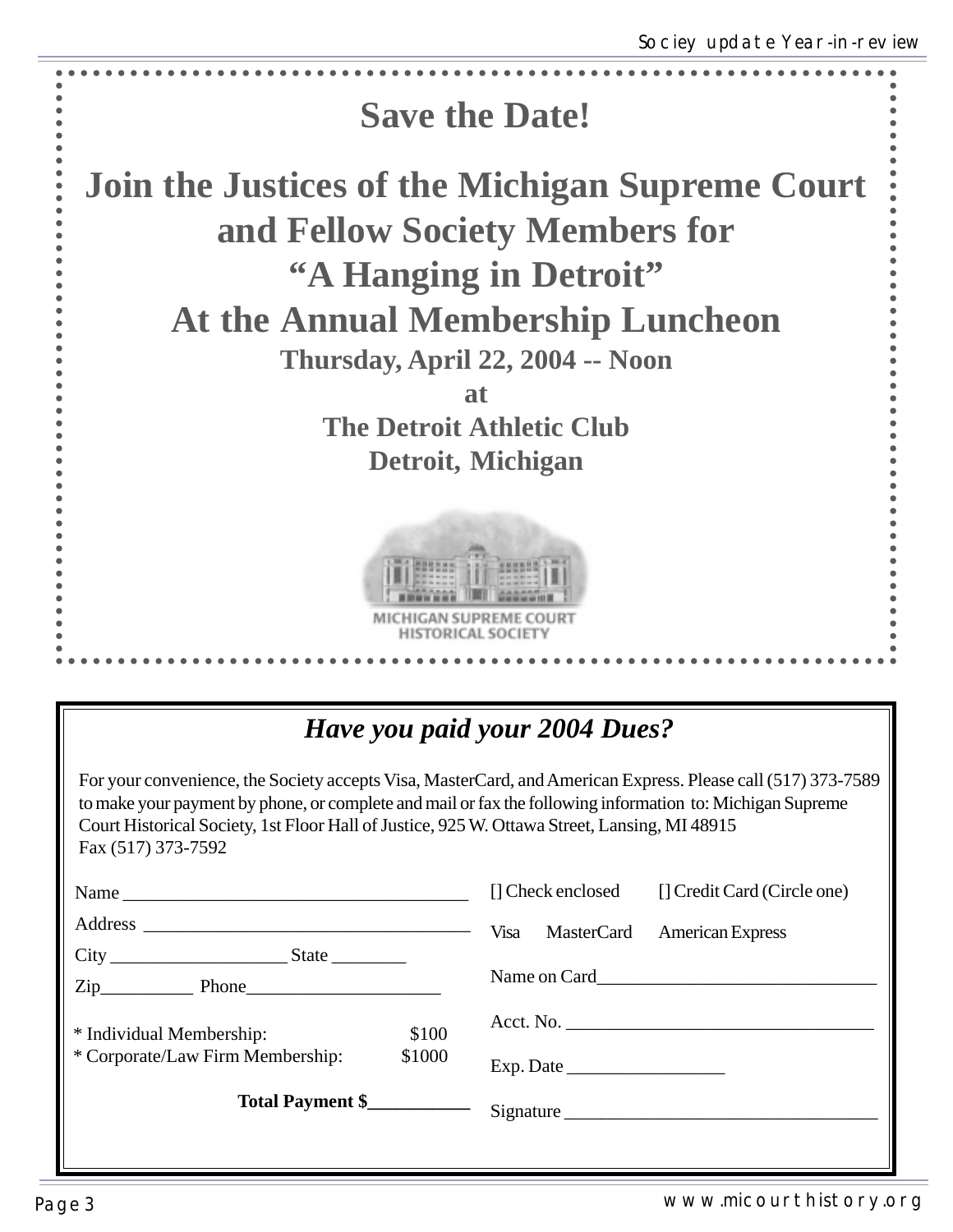# **The Road Ahead: A Message from the Executive Director**

The year ahead will be filled with many new<br>challenges, projects and opportunites. The<br>Society will continue to focus on educating<br>chigan citizens about the history role and orginizati challenges, projects and opportunites. The Society will continue to focus on educating Michigan citizens about the history, role and orginization of the Michigan Supreme Court, on sharing the "human side" of the Court with interested citizens, and on making all of the Society's projects and information easily accessible.

Here are just some of the exciting programs you can look for in the upcoming year:

#### **PUBLICATIONS**

The *Society Update* will continue to be produced quarterly. All of our publications, including past issues of the *Update,* the biographies in the *Michigan Supreme Court Historical Reference Guide*, and the text of the booklet "A "Brief History of the Michigan Supreme Court," are now available on the Publications page of our website.

This year, the Society will be working on a new edition of the *Index to Special Sessions.* This guide, which will be bound as a volume of the *Michigan Reports,* will contain transcripts of all of the special sessions of the Court since 1988, the year the Society was created, and will include an updated index to special sessions of the Court. The Society anticipates this book being published and available to members in the Fall of 2004.

#### **COLEMAN INTERNSHIP**

The Historical Society is proud to welcome Heather Weeks as its 2004 Coleman Intern.

Heather, a senior at Michigan State University, has already earned her Bachelors Degree in German Education

and continues to pursue her Bachelors in English. An honor student with a 3.94 GPA, Heather intends to attend law school upon being graduated from MSU and eventually hopes to become a judge.

Heather brings a strong interest in history and an expertise in research and writing to the position. She



has served as a writing consultant at Michigan State University and her research and writing skills were strongly evidenced in an independent study project called "The Family Secrets of WWII Survivors" .

Heather will be working on two major projects - the first will be to compile materials for the *Index to Special Sessions,* and the second will be to create a bibliography of research resources, newspaper articles, photographs, and other materials dealing with the Michigan Supreme Court.

#### **ORAL HISTORIES**

The oral history interviews with Justice Boyle have been completed and are being transcribed. We hope to make the text of the interviews available by the Fall of 2004.

#### **WEBSITE**

More additions and revisions are planned for *www.micourthistory.org* this year. We are currently working on a page that will highlight the homes of the Michigan Supreme Court and will include photos and an architectural description of the Hall of Justice. We are also working on updating our special sessions pages and hope to have them edited by early summer.

#### **LAW DAY**

In cooperation with the Hall of Justice Learning Center, the Court of Appeals, and the Michigan Supreme Court, the Society will be co-hosting a Law Day event on Monday, May 3, 2004. More information about the event will be available in the Spring *Society Update*.

#### **MEMBERSHIP LUNCHEON**

This year's annual Membership Luncheon will again be held at the Detroit Athletic Club and will take place on April 22nd. All Society members and their guests are encouraged to attend this event to mingle with Michigan Supreme Court justices past and present and to interact with fellow members. This year's program will feature David Chardavoyne, author of *A Hanging In Detroit.*

The Society, under the able leadership of our board of directors, continues to grow, change, and improve. Despite the recent down turn in funding available through our IOLTA grant, the Society continues to create and fund worthwhile projects. Despite the addition of many programs and projects, the mission of the Society remains the same: to preserve documents, records, and memorabilia related to the Michigan Supreme Court and to produce publications, events and projects to educate Michigan citizens about the history, role and organization of the Court. Of course, we couldn't do any of this without your continued membership in and support of the Historical Society and for that we thank you.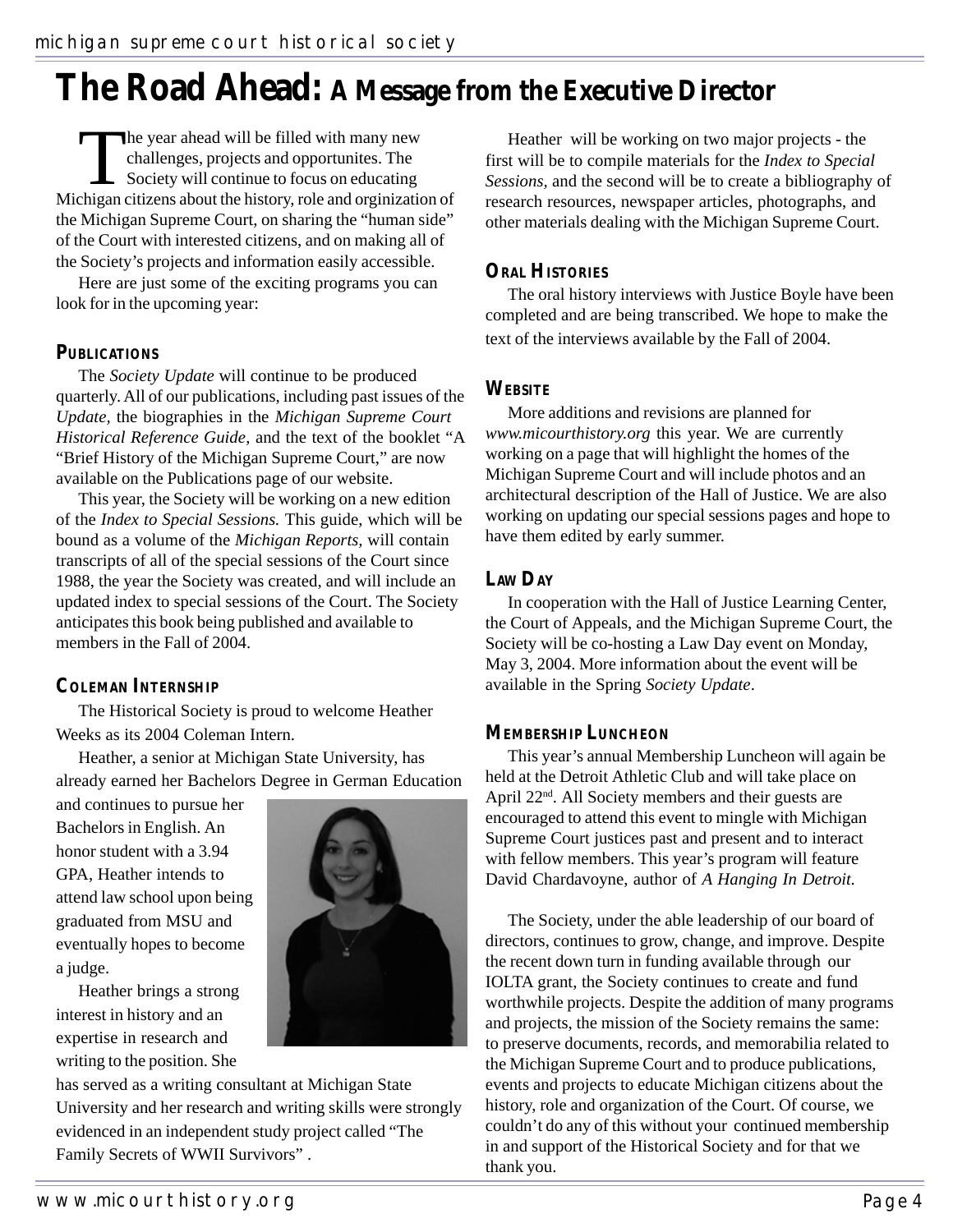### **Michigan Supreme Court Historical Society, Inc. Statements of Activities - Cash Basis Years Ended December 31, 2003 and 2002**

| <b>Public Support and Revenues:</b>                | 2003         | 2002         |
|----------------------------------------------------|--------------|--------------|
| <b>Contributions/Dues</b>                          | \$62,402     | \$45,016     |
| <b>MSBF-IOLTA Funds</b>                            | 48,965<br>S. | \$87,992     |
| Big Four Writing and Research Fund                 | \$<br>3,500  | \$           |
| <b>Investment Income</b>                           | \$<br>8,575  | \$<br>1,428  |
| Learning Center                                    | 6,880        | \$160,055    |
| <b>Total Public Support and Revenue</b>            | \$130,322    | \$294,491    |
| <b>Expenses:</b>                                   |              |              |
| Program Services: Historical Preservation          | \$133,249    | \$100,077    |
| Program Services: Learning Center                  | \$22,813     | \$70,206     |
| <b>Supporting Services: Management and General</b> | \$20,294     | \$23,763     |
| <b>Supporting Services: Learning Center</b>        | 4,026        | \$12,389     |
| <b>Total Expenses</b>                              | \$180,382    | \$206,435    |
| <b>Net Gain/Loss for the Year</b>                  | \$ (50,060)  | 88,056<br>\$ |

#### **Net Assets - Cash Basis**

| <b>Change in Net Assets</b> | \$28,191  | \$25,775  |
|-----------------------------|-----------|-----------|
| End of Year                 | \$419,107 | \$390,916 |
| Beginning of Year           | \$390,916 | \$365.141 |



#### **Public Support and Revenue**

**Expenses**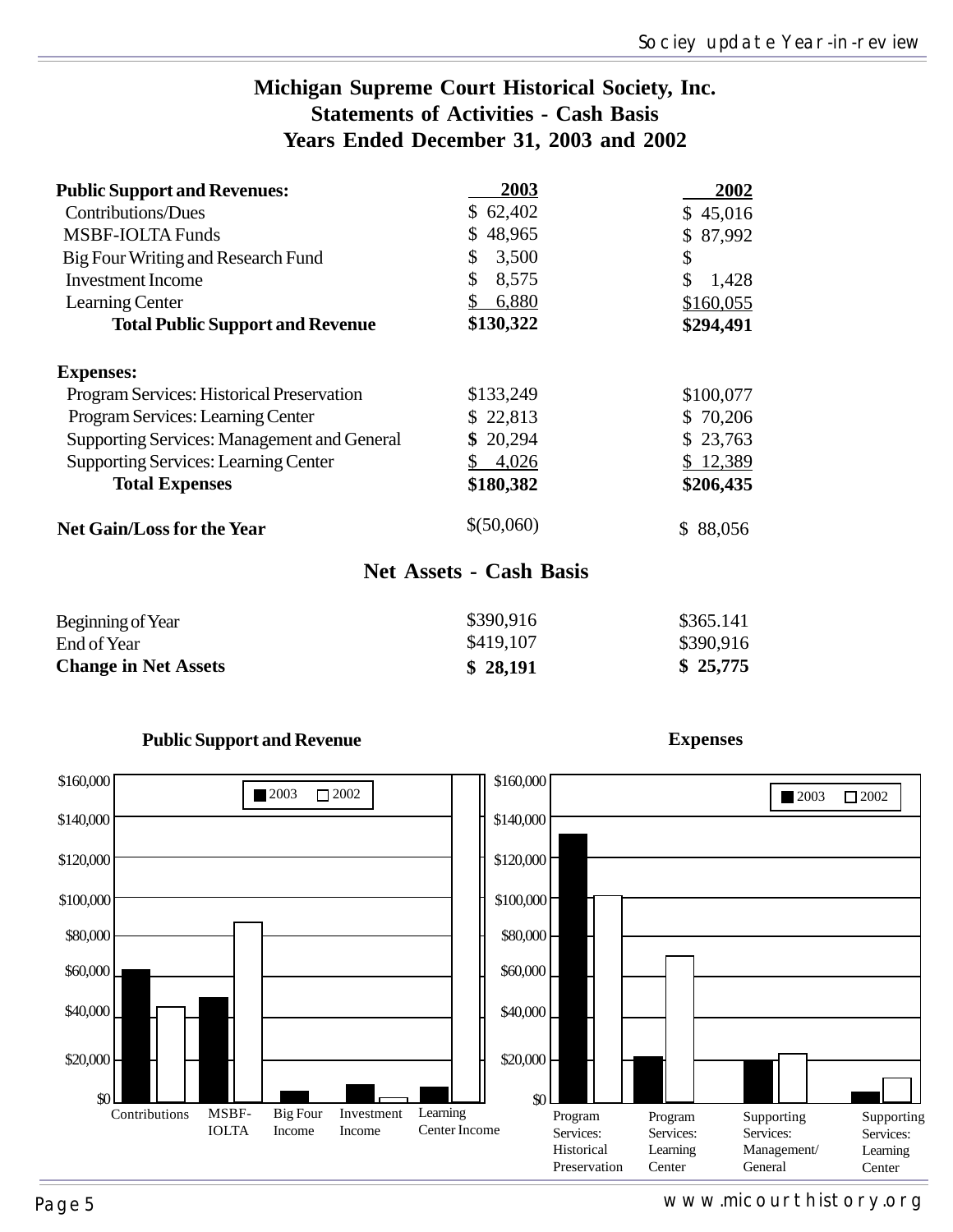## **Membership Roster**

The Society groups its members into three categories: Life Members, which includes the categories of Benefactor, Major Sponsor, and Sponsor; Annual Members, containing the categories of Contributing, Sustaining, Patron, and Student; and Corporate/ Law Firm Members. The year listed after each member's name indicates the year he/she joined the Michigan Supreme Court Historical Society.

#### **Life Members Benefactor**

Over \$5,000 Alan T. Ackerman, 1988 Thomas E. Brennan, 1988 Avern L. Cohn, 1989 Dorothy Comstock Riley, 1988 John W. Fitzgerald, 1992 Gordon I. Ginsberg (Sigmund and Sophie Rohlik Foundation), 1997 Wallace D. Riley, 1988 Clifford W. Taylor, 1989 Randall Taylor, 2000 Emmet E. Tracy, 1997 Robert P. Young, 1999

#### **Major Sponsor \$2500 - \$4900**

Gerard J. Andree, 2001 Anonymous, 2002 Dennis W. Archer, 1988 Hugh A.Carter, Jr., 2002 Mae E. Corrigan, 2002 Maura D. Corrigan, 1993 Dan Gemuend, 2002 George A. Googasian, 1989 J.C. Huizenga, 2002 Charles L. Levin, 1988 Richard B. Poling, Jr., 2002 Richard D. Reed, 1989 Charles R. Rutherford, 1990 Karla Scherer, 1988 David J. Sparrow, 1994 Rodger D. Young, 2002

#### **Sponsor \$1000 - \$2499**

Janet Callahan Barnes, 2001 George J. Bedrosian, 1994 William D. Booth, 1990 Glen V. Borre, 1989 Patricia J. Boyle, 1993 Joyce Braithwaite, 1988 Thomas E. Brennan, Jr., 1990 Prentiss M. Brown, Jr., 1993 Anthony C. Buesser, 1989 Frederick G. Buesser, III, 1990 Alfred M. Butzbaugh, 1989

Kimberly M. Cahill, 2002 Michael F. Cavanagh, 1988 David W. Christensen, 1995 John L. Collins, 1989 James Corden, 1989 John L. Cote', 1989 Thomas W. Cranmer, 1994 Robert J. Danhof, 1989 Julia D. Darlow, 1989 Julius Denenberg, 1989 David L. Denn, 1989 Eric E. Doster, 1998 Raymond H. Dresser, Jr., 2002 Eugene Driker, 1989 Patrick J. Duggan, 1993 Albert J. Engel, 1989 John Feikens, 1989 Lynn A. Feldhouse, 1995 Miles C. Gerberding, 2001 Leonard D. Givens, 1994 Ronna Stevens Gold, 1993 Thomas A. Gottschalk, 1995 Nancy Williams Gram, 1990 Robert P. Griffin, 1988 Bruce M. Groom, 1989 William P. Hampton, 1994 Frederick L. Harris, 1993 Boyd A. Henderson, 1988 R. Stuart Hoffius, 1989 Joseph N. Impastato, 1993 Frank J. Kelley, 1993 Marilyn J. Kelly, 1997 Cornelia G. Kennedy, 1990 Thomas G. Kienbaum, 1997 John A. Krsul, Jr., 1989 Helen M. Kuhnmuench,1993 Terri Lynn Land, 1996 Roger F. Lane, 1991 Patrick J. Ledwidge, 1990 George H. Lennon, 2002 Dean S. Lewis, 1989 Lawrence B. Lindemer, 1990 Benjamin H. Logan II, 1989 John H. Logie, 1989 Barbara B. MacKenzie, 1989 Conrad L. Mallett, Jr., 1992 Joseph Maniscalco, 1995 Samuel E. McCargo, 1989

Michigan Lawyer Auxiliary,

2001

James E. Mies, 1989 Wendell A. Miles, 1989 Emmit D. Moore, 1990 Eugene D. Mossner, 1990 Robert Nitschke, 2000 Lawrence P. Nolan, 1989 John Corbett O'Meara, 1989 William Patterson, 1989 Kenneth E. Prather, 1990 Wayne F. Pratt, 1993 John W. Reed, 1988 John E. Riecker, 1989 James K. Robinson, 1989 James L. Ryan, 1993 Walter Shapero, 2002 Erwin S. Simon, 1990 Louis A. Smith, 1993 George E. Snyder, 1989 N. Otto Stockmeyer, Jr., 1989 Thomas M. Cooley Law School, 1989 Maurice B. Townsend, Jr., 1994 Amanda Van Dussen, 1991 David C. Vokes, 1989 Eugene G. Wanger, 1995 Elizabeth A. Weaver, 1989 Richard D. Weber, 1989 Robert B. Webster, 1993 William C. Whitbeck, 1997 Helene N. White, 1997 Richard E. Whitmer, 1994 Bryan J. Williams, 1989 John M. Wright, 1988

### **Annual Members Patron**

#### **\$500-\$999**

Lanie Anderson, 1995 Frederick M. Baker, Jr., 1998 Louis D. Beer, 1991 Bryan M. Black, 1989 Fred L. Borchard, 1995 John S. Brennan, 1993 William R. Buesser, 1989 Karen Anne Chopra, 1998 William D. Cohan, 1993 Martin L. Critchell, 1998 Gregory J. DeMars, 1989 Nancy J. Diehl, 2001 Douglas Donaldson, 1995 Patricia Drury, 1995 Jan K. G. Dunn, 1993 Elaine Fieldman, 1997 Gerald A. Fisher, 1994 E. Thomas Fitzgerald, 1994 Gerald R. Ford, 1994 Paul V. Gadola, 1993 Michael C. Gergely, 1994 Deborah L. Gordon, 1996 Frank J. Greco, 2002 Roman S. Gribbs, 1996 Gross, Nemeth & Silverman, 2001 Patrick E. Hackett, 1994 Marilyn K. Hall, 1990 R, James Harvey, 1996 Daniel J. Henry, Jr., 1996 Mark R. High, 1995 Carl F. Ingraham, 1994 John P. Jacobs, 1994

#### **Special Thanks to Our 2003 Corporate/Law Firm Members**

*Barris, Sott, Denn & Driker PLLC Butzel Long PC Clark Hill PLC Dykema Gossett PLLC Foster, Swift, Collins & Smith PC Lacey & Jones LLP Plunkett & Cooney PC Riley Roumell & Connolly*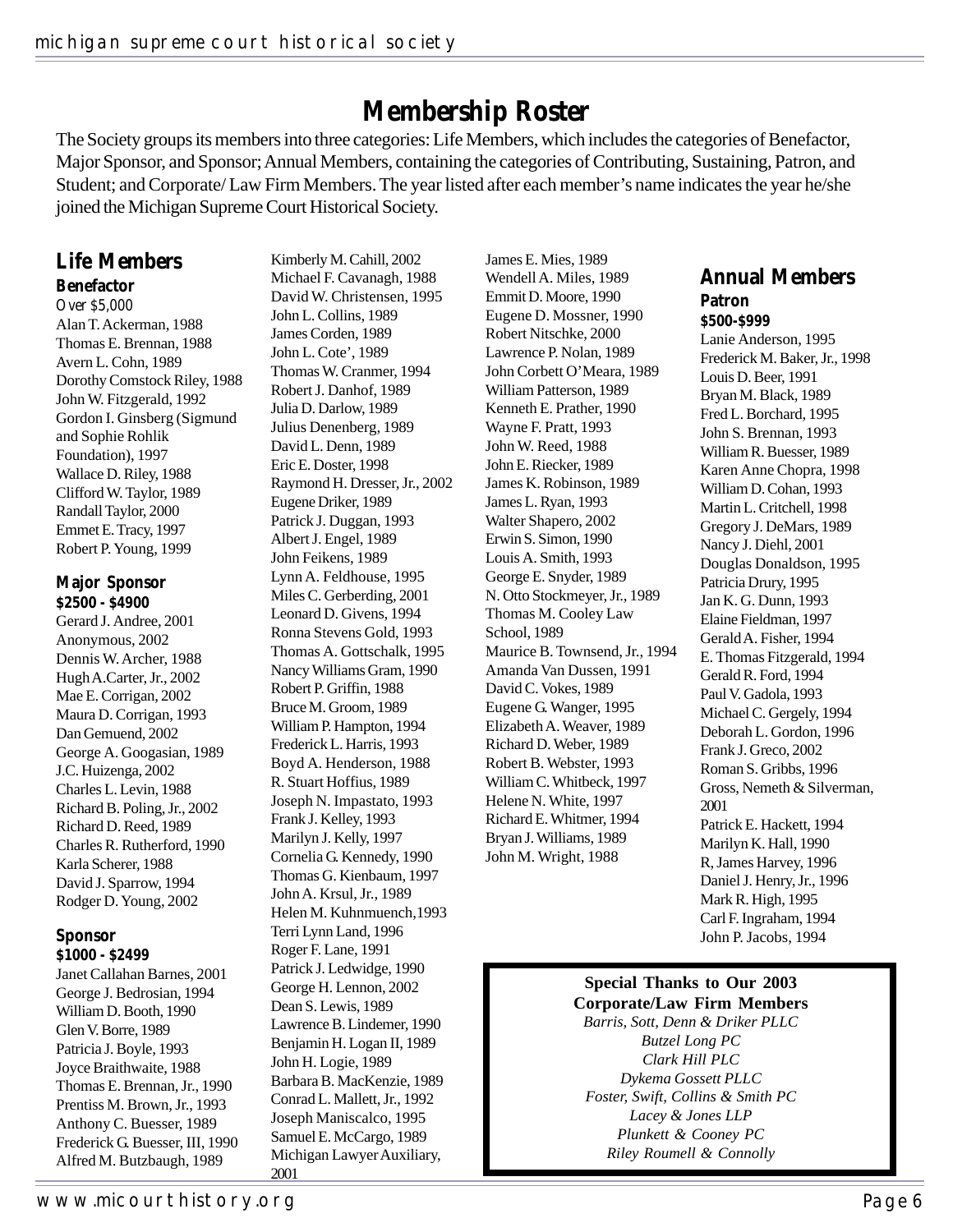Charles W. Joiner, 1995 David A. King, 1997 John N. Kirkendall, 1989 Dennis C. Kolenda, 1997 D. Michael Kratchman, 1994 Denise Langford Morris, 1995 Don LeDuc, 2000 Thomas L. Ludington, 1995 Robert Maniscalco, 1996 Gerald Marcinkoski, 1996 Stephen J. Markman, 1999 Thomas C. Mayer, 1993 Richard D. McLellan, 1995 Bruce A. Miller, 1994 Miller Canfield (Lansing), 2002 James A. Mitchell, 1993 Christopher D. Morris, 1995 Michael Murray, 2001 National City Bank, 2002 Patrick J. O'Brien, 1993 Jerome F. O'Rourke, 1995 Christine D. Oldani, 1998 Roland L. Olzark, 1991 Alice McCann Osburn, 1994 Edward H. Pappas, 1994 William D. Parsley, 1997 Dennis J. Pheney, 1994 David L. Porteous, 1992 Wendy L. Potts, 1994 Wayne F. Pratt, 1993 Clayton E. Preisel, 1989 Richard E. Rassel, 1994 Maureen Pulte Reilly, 1993 Linda Mahoney Rhodus, 2002 Douglas D. Roche, 1994 Rosalind Rochkind, 2001 John T. Rogers, 1994 Mary Massaron Ross, 1997 Larry S. Royster, 2002 Charles Rutherford, Jr., 1997 Daniel P. Ryan, 1996 Thomas Ryan, 2001 John F. Schaefer, 1996 Thomas R. Schultz, 1996 Alan E. Schwartz, 1996 Michael D. Schwartz, 1989 Betty Semrau, 1995 Myzell Sowell, 1995 Harry S. Stark, 1994 Jo Ann C. Stevenson, 1993 Richard F. Suhrheinrich, 1994 Vesta Svenson, 1989 Anne Vrooman, 2002 Robert G. Waddell, 1994 Michael David Warren, Jr., 1993 Robert C. Williams, 1990 Gilbert L. Ziegler, 1994

#### **Sustaining \$250-\$499**

Ruben Acosta, 2001 Edward Avadenka, 2001 Henry Baskin, 2001 Jeff Bernstein, 2002 Conrad A. Bradshaw, 2002 Megan Maher Brennan, 2001 Bill and Laura Brickley, 2002 John F. Burns, 2001 Lawrence G. Campbell, 1999 Lawrence S. Charfoos, 2001 Carole L. Chiamp, 2001 Gilbert C. Cox, Jr., 2000 Robert J. Dickman, 2001 Michael Ellis, 2000 Josheph L. Hardig, Jr., 2001 Michael M. Hathaway, 2001 Carl W. Herstein, 2000 Jeffrey G. Heuer, 2001 Jim Howell, 2002 Karen S. Kienbaum, 1995 Daniel N. King, 2002 Roger S. Krause, 2001 Richard D. Kuhn, 2001 Jennifer Mead, 1999 William G. Milliken, 2002 Elizabeth M. Pezzetti, 1994 Patrick Levine Rose, 2002

William A. Sanbeil, 2001 Louis E. Simhauser, 2000 Theodore St. Antoine, 2001 Stephen Tupper, 1999 John F. Van Bolt, 2002 I.W. Winsten, 2001

#### **Contributing \$100-\$249**

Louise Alderson, 2002 John Bajis, 2003 Marjory Basile, 2002 Angela Bergman, 2001 John T. Berry, 2001 Earl E. Borradaile, 2002 Edmund M. Brady, Jr., 2002 Lawrence L. Bullen, 2002 Candace Crowley, 2003 Sam Cucinella, 2001 Stephen H. Dart, 2002 Kathryn Day, 2003 Elias Escabedo, 2003 William Farr, 2003 Charles T. Fisher, III, 2002 George T. Fulkerson, 2002 Michael Gadola, 2002 Dennis Grenkowicz, 2001 William H. Horton, 2003 Kenneth N. Hylton, Sr., 2003

Ronald D. Keefe, 2002 Donna T. Morris, 2001 William Murphy, 2003 Stephen Murphy, III, 2003 Christopher J. Nelson, 2003 Lambro Niforos, 2003 Linda K. Rexer, 2002 Timothy Skubik, 2003 James W. Smith, 2002 Cynthia Stephens, 2003 Guy L. Sweet, 2003 Peter A. Titta, 2002 Anne-Marie Voice, 2002 Kim Warren Eddie, 2003 Peter H. Webster, 2003 Joan E. Young, 2002 Eileen D. Zielesch, 2003

#### **Memorial/Honorarium Donations: Donations:**

Dorothy Comstock Riley in honor of Cindy Brzana Janice Christophel Barbara Dumouchelle

Charles Getz in honor of George E. Bushnell, Jr.

## **2003 BOARD OF DIRECTORS**



Left to Right (Back Row) Eugene D. Mossner, John W. Reed, Hon. James L. Ryan, Frederick G. Buesser, III, Alfred M. Butzbaugh, Hon. Avern L. Cohn, and Frank J. Kelley (Front Row) Lawrence P. Nolan, Hon. Wendy L. Potts, Wallace D. Riley, Honoary Chair Hon. Dorothy Comstock Riley, Christine D. Oldani, and Charles R. Rutherford (Directors not pictured) John T. Berry, Hon. Thomas E. Brennan, Prentiss M. Brown, Jr., Lawrence G. Campbell, Leonard D. Givens, Bruce M. Groom, R. Stuart Hoffius, Hon. Charles L. Levin, Hon. Conrad L. Mallett, Jr., Hon. Denise Langford Morris, David L. Porteous, and Richard D. Reed